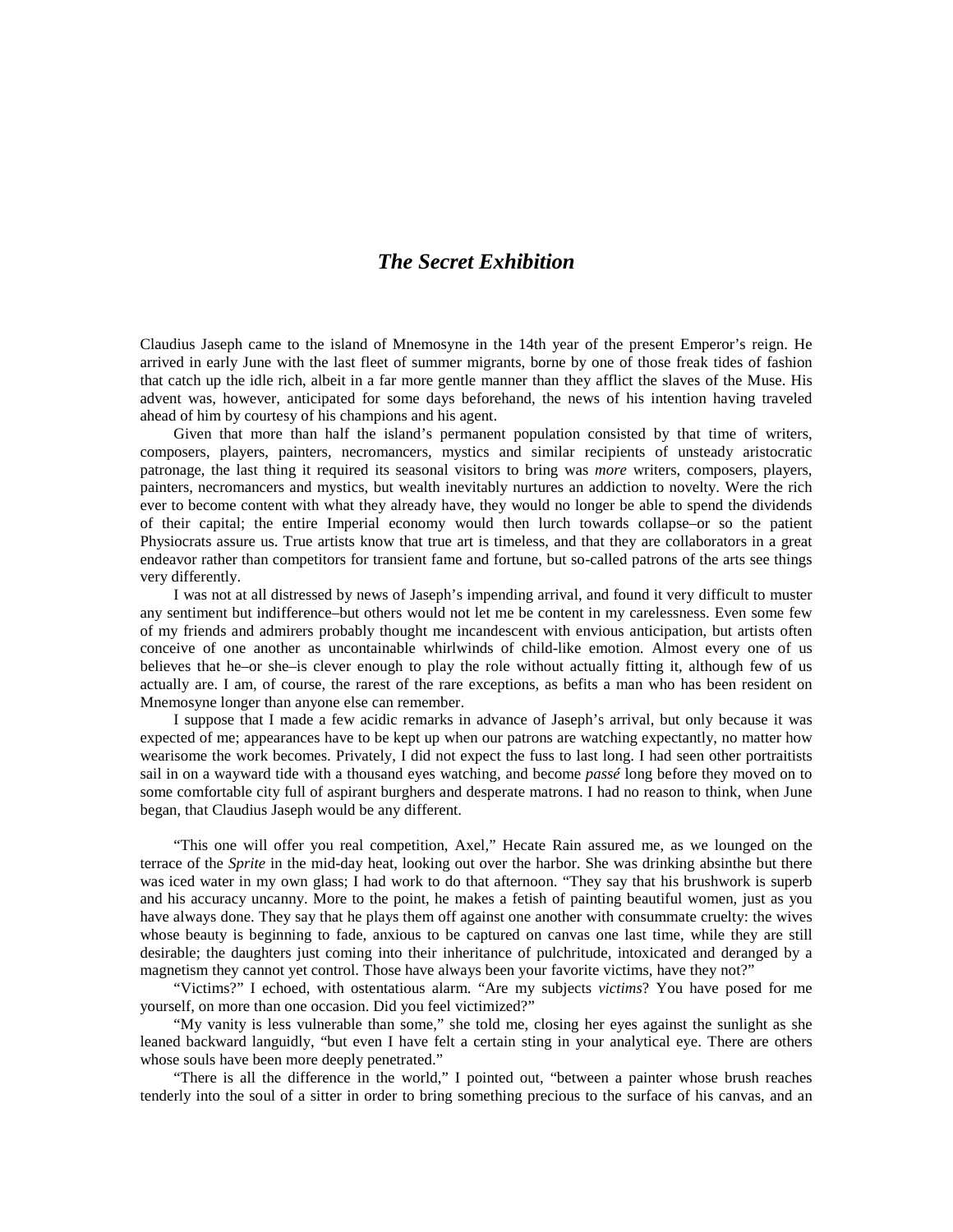assassin who puts away his palette when darkness falls in order to don a black domino and ply a gleaming dagger like some metropolitan bravo."

"Your analogy is uncommonly poetic," Hecate observed. She was a poet by vocation, although she had been given a necromantic name by a careless parent. "Do you really imagine your work as a kind of mining? Others might represent it quite differently. By day, they say, you regard your sitters with a cool and clinical eye, impassively noting their flaws and cleverly erasing them from the images that appear by degrees upon your canvas–but after dark, your face changes completely; your gaze becomes avid and your lips are reddened with lust. I do not speak for myself, of course, but the summer visitors do not see you as I do. Your reputation has its darker aspect."

"Of course it does," I told her, gesturing to the waiter as he passed by to request fresh ice. "I cultivate it very carefully."

"But you cannot entirely control what others think. Rumor-mongers exaggerate. You may think of yourself as a gentle seducer, a lover whose artistry compensates more than adequately for your lack of attention to conventional morality, but there are some who say that, in your heart of hearts, you despise your subjects with a fervor you could never admit."

"It is a silly slander," I said. "You know it."

"I do, and I defend you–but the summer visitors bring anxieties, jealousies and resentments to Mnemosyne that we permanent residents have long-since banished from our lives. There are some, even among your patrons, who believe that your habit of seducing your sitters is a kind of predation. They are not poetically inclined, for the most part, but they would not be unfavorable to the analogy of your driving a metaphorical dagger deep into the bodies of your clients' wives and daughters, ripping their respectability to shreds."

"It is because the rich have no souls to be ripped," I opined, wearily, "that they speak of *respectability*. It is all nonsense. Why are we wasting our time with it?"

"Because it affects the way that your impending competition with Claudius Jaseph will be seen–and there will be a competition, no matter how you might try to avoid it. Everyone expects it: not merely the visitors but the permanent residents. You've ruled this little roost of ours for a long time, and there are a great many people who'd like to see you knocked off your perch, if only to stir things up a bit. Jaseph is the man who can do it, it's said. He plays your game, but with the flair and fervor of a younger man."

I looked around for the ice, but the waiter was nowhere to be seen. I shook my head, and looked out over the water instead, towards the Devil's Rocks and Nicodemus Rham's lighthouse, which stood guard over them.

Hecate knew perfectly well how insulting her reference to my "game" was, but she was not speaking for herself; she was trying to explain the curious excitement that had been generated on the island by the news of Claudius Jaseph's impending arrival. I was not at all sure that I wanted to be bothered with it, not because I feared competition but because I was impatient with the popular misrepresentation of my character and ambition.

"As I understand it," I said, "there has only been a single exhibition of this upstart's work, in a gallery where my own work has been shown a dozen times."

"In a gallery that you have never visited," Hecate pointed out, "despite all of Myrica Mavor's entreaties. I understand that your refusal to leave the island is the keystone of your carefully cultivated eccentricity, but there are people on the mainland who see it as simple rudeness. Claudius Jaseph is by no means a polite man, it's said, let alone an unctuous one, but he's willing to put in an appearance–and a single exhibition is more than enough to whip up a sensation nowadays. We're approaching the Empire's 20th century, after all. In ten years we'll be celebrating the second millennium of Divine Caesar's birth."

"Yes," I agreed, "but a further 56 will pass before those who come after us are forced to celebrate the actual inauguration of the Everlasting Empire. How different the world would be had Caesar's would-be assassins succeeded! But I don't understand why you're so insistent on using the violent imagery of daggers and whips. Surely no one is expecting a competition between painters to extend as far as dueling?"

"Some might be hoping for that," Hecate said, "but most seem to be anticipating a contest of metaphorical daggers, relishing the thought that as a much younger man, his might be a good deal straighter and more durable than yours. They say that he is one of those rare men who really does *love* women, although he never flatters them, by day or by night. He is honest, and he knows how precious they truly are. Myrica told me herself–so mournfully I had to believe her–that he would not lend her his very best work to show in his first public exhibition. There are those among his creations, it seems, which he adores so absolutely that he consigns them to a secret exhibition which none but he and a favored few may ever view.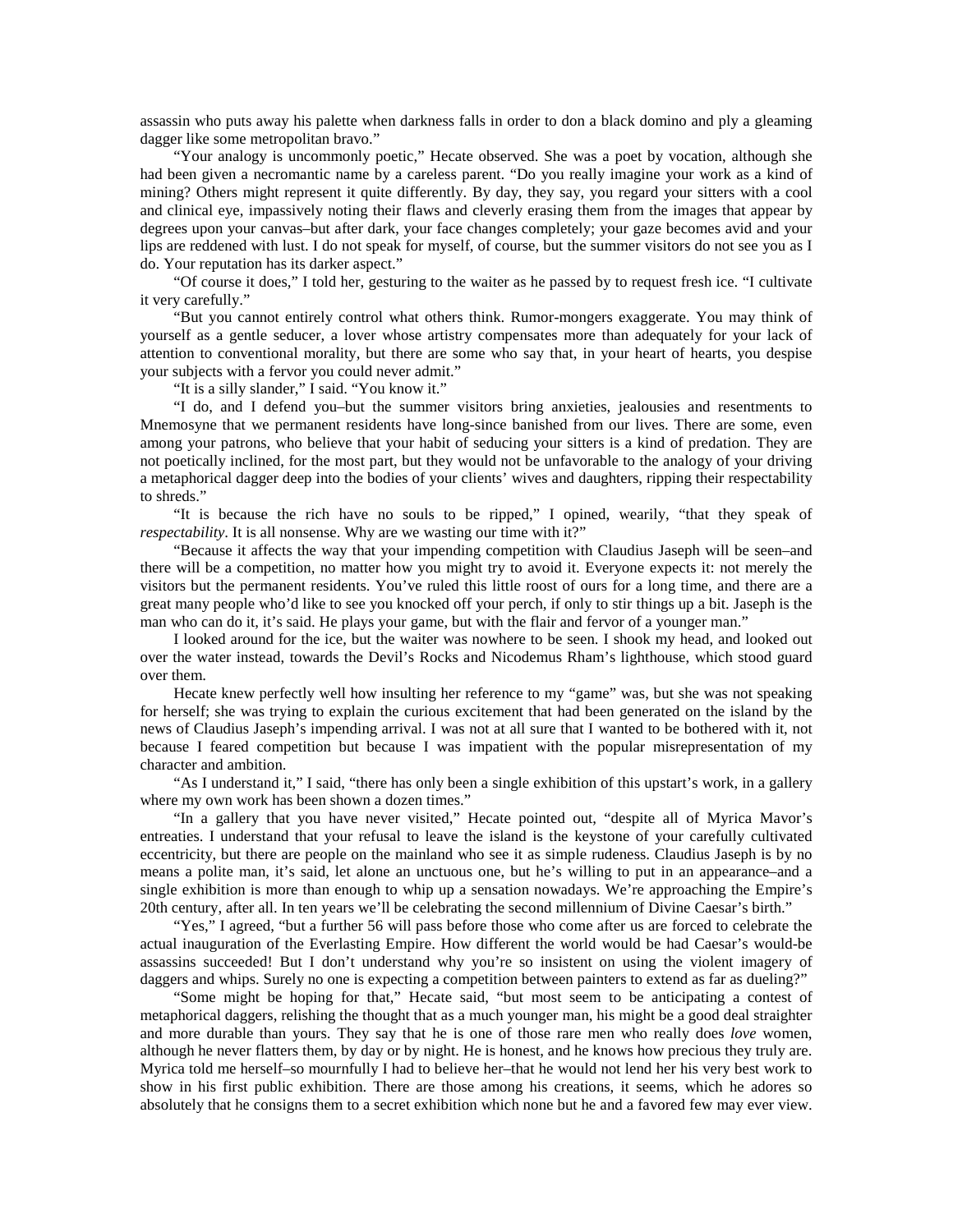He refuses to accept his fee in such cases, because he believes that the portraits have souls of their own, which ought never to be sold."

I thought, on hearing this, that Jaseph seemed to have discovered an entirely new way of breaking hearts. What woman, hearing the rumor that Hecate had just quoted–even knowing that it came from the artist's agent–could resist the temptation to commission a portrait, quietly hoping that it might acquire a soul of its own and thus prove worthy to be retained in the secret exhibition? What woman, in pursuit of that aim, would not offer herself to the artist with exceptional abandon, hoping to prove her worthiness by the luxury of her surrender? And what woman, told in the end that her portrait was, after all, to be shown in Myrica's gallery or returned to her husband or father in exchange for the contracted price, would not suffer a disappointment far greater than any that I could ever have contrived to inflict?

Even so, I was not at all jealous of the newcomer. Hecate had misjudged me, as poets are so often wont to misjudge their one-time lovers. I never despised my sitters, and there was nothing cynical about the manner in which I flattered them with my art, when I did elect to flatter them. I did make love to those who were willing–and how many women sit for a portrait who are not willing, once they understand what his artistry can accomplish?–but I took nothing from them but trivial affection. No woman had ever killed herself for me.

That, alas, was the next rumor to reach Hecate's avid ears and she spared no time in spreading it. By the time Claudius Jaseph actually stepped on to the shore, following Lady Hintermann and the Marquis of Caissot along the gangplank of Ramon Rabirio's yacht, even the Sisters of Shalimar knew the record of his power, and certainly had not divined it in their skrying-glasses.

No less than three of the sitters whose portraits had made their appearance on Myrica Mavor's hallowed walls were now dead, it seemed. Naomi Lynhurst, daughter of the Marquis of Castelle, had thrown herself into the city's least-known river, not even from a bridge but through an iron-capped manhole in the steel-sprung pavement that had reduced it to the status of a sewer. Sarah, Lady Generoix had hanged herself with a bell-rope in the Temple of Minerva. Worst of all, Roxane, the elder daughter of the Duke of Alectryon, had opened a vein in her arm with a barber's surgical razor, cutting all the way from the shoulder to the wrist with a single imperious sweep.

I had painted Roxane myself, and might have made love to her had I not feared the wrath and malice of her father. Given time, I would probably have painted Naomi and Sarah had they lived to be a little older, for they would surely have come to visit Mnemosyne eventually.

Not one of the three had attained 20 years of age before dying; Naomi had been barely 17.

 One such death might have been regarded as tragic happenstance, even two might have been dismissed as macabre coincidence, but three looked uncommonly like the Devil's work, at least to everyone who believed in the Devil.

And what effect did this seeming Devil's work have on Claudius Jaseph and his reputation? According to what Myrica had told Hecate, the man was devastated by grief, but relied upon the feverish expertise of his art to pull him through–and he had so many commissions impending that he was receiving bribes for preferential treatment higher than the price I usually asked for my paintings.

I suspected, even before Rabirio's yacht set down its anchor, that the summer would be an unprecedentedly profitable season for the island's magicians.

As chance would have it, it was at a séance rather than a party that I first met the man that my peers had appointed my arch-rival. I am not a necrophile by habit or inclination, but when Vashti Savage told me that Alectryon's distraught wife had demanded that she summon the spirit of her dear departed daughter, and that she could not do it without a full coven of 13 persons who had some firm connection with the dead girl, I immediately agreed to lend my hands to the circle. How could I possibly have refused?

Perhaps it was disingenuous of me not to ask who else would be there, and stupid of me not to realize that Jaseph might still be regarded as a friend by the bereaved matron rather than the agent of the family's misery. Suffice it to say that he was there, with Myrica Mavor dancing attendance on him. The only man who cast a hateful glance in his direction was the Duke–and even he was forced to be discreet, because Alectryon, for all that he had served as a general and won at least three battles, was always circumspect in the face of his wife's determination.

Myrica, who made what attempt she could to serve as his shield, was the only woman not vying for Jaseph's attention. Even Hecate–who must have known that she had several too many wrinkles by now to catch the eye of an accurate artist–was reduced to using her elbows on the opposition, to no avail whatever.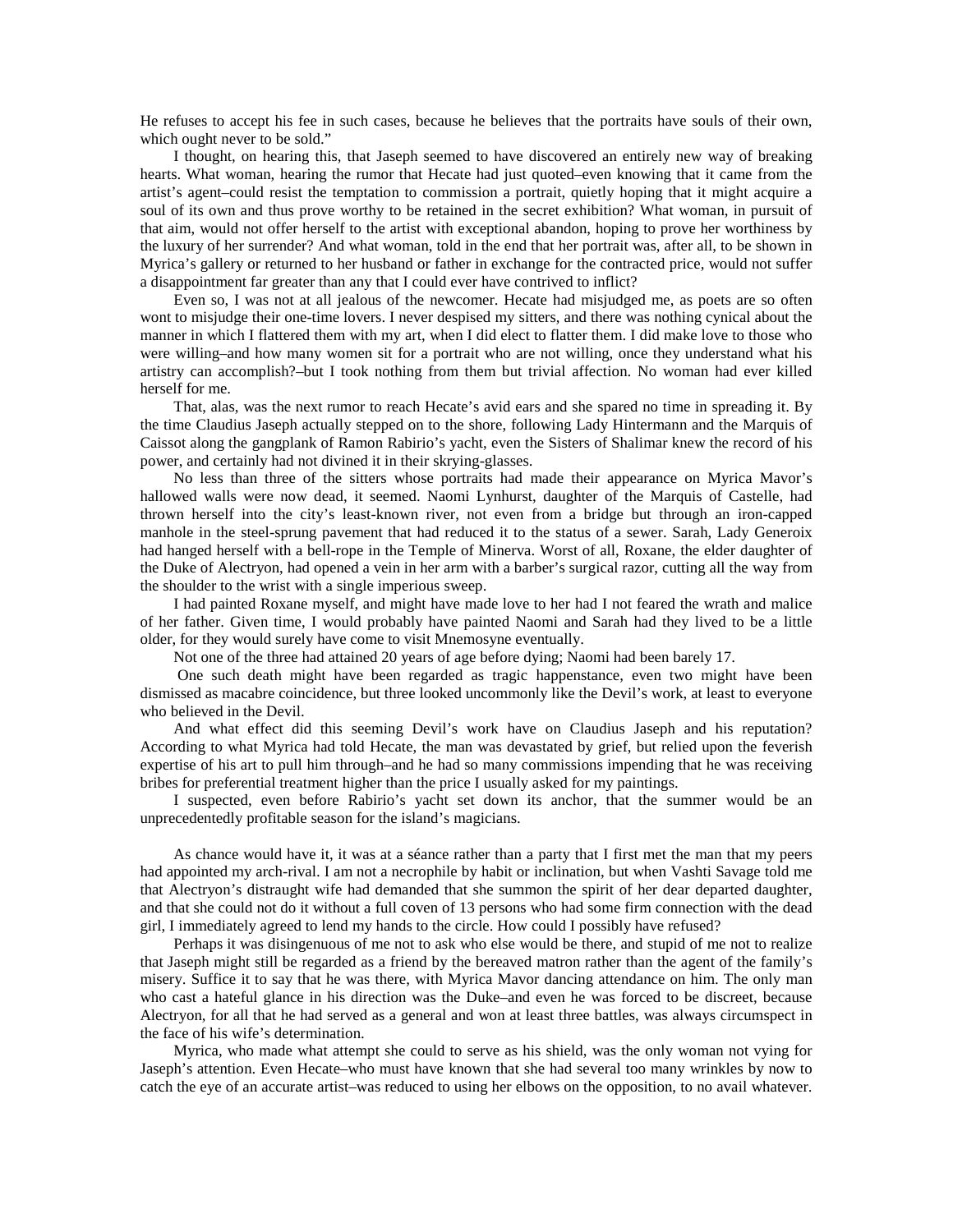I was amazed by the brazen manner in which the opposition in question was led and effortlessly outclassed by Alectryon's surviving daughter Dian, but sibling rivalry can be a terrible thing.

Jaseph was everything that had been said of him: not merely handsome but boldly handsome. His hair was raven-black, but not in the least shiny; it seemed to soak up all the light that fell upon it. His eyes were so darkly violet as to be hardly less than black themselves, but his skin was remarkably pale. The island's summer Sun had not yet made the slightest impression upon his complexion, although I judged that the wide-brimmed hat he wore–also black, of course–would not protect him as fully as he expected, given the whiteness of our pavements and the tendency of light to reflect. His black silk shirt had all the gloss that his hair lacked, and seemed to have leaked more than a little to his leather trews, which were worn tight enough to exaggerate his leanness and display the sinuous movement of his hips as he swayed on the spot or crossed a room.

I was very glad that I had dressed myself in burgundy and twilight grey–mercifully, I never wear black to séances, because so many other people do–and could not possibly be thought by anyone there to have entered into a sartorial competition. I was not nearly so glad that Jaseph made unreasonable haste to brush off his admiring coterie–his brushwork was good–in order that he might introduce himself to me.

He seemed, as he crossed the room, to be deeply relieved to have shaken off his lovely admirers. Indeed, he seemed every inch the haunted man, too distracted by sorrow to pay attention to female wiles– but I assumed that it was an act, contrived to suit the occasion.

"I see your work everywhere I go in the capital, Master Rathenius," he said, after telling me what a privilege it was to meet me. "How is it that you are never there yourself?"

"I fear that I've been so long becalmed on the island that I've taken root," I lamented, trying hard to make my insincerity glaring. "I simply can't abide the bitter winters on the mainland, nor the awful stink that summer liberates from the culverts and alleys of cities. Fortunately, the island's summer visitors are kind enough to keep me busy, even though I'm so far away and generous enough to display my work on their walls. I fear that I have not seen any of your work, although I hear that Myrica is selling it as fast as she can lay her hands on it."

"I'm barely starting out," he told me. "I hardly dare to hope that my work will be as generously distributed as yours when I reach your age." In retrospect, I suppose he must have meant it as a mere observation, with no insult intended, but I had lived too long as a true artist among artists less than true. I construed the phrase "generously distributed" as a calculated euphemism for "commonplace," or even "cheap."

"Generosity has always been a fault of mine," I assured him. "It allows me to paint older women extraordinarily well, often favoring the cherished memory over the vulgar fact. I fear that I'm no longer capable of the brutality that determined accuracy demands." A shadow of anguish passed over his face as he glimpsed the cruel implication, but I was unrepentant.

"I have never been brutal in my art," he said, in a low tone. "Nor in my life, no matter what anyone may think."

"Existence itself is brutal to blossoms that emerge in the spring," I said, with a softness that could easily have been taken for consolation. "Delicate flowers too tender to bear the glare of maturity shrivel before their time. Parents always hold themselves responsible, but they should not seek solace in necromancy; forgiveness from beyond the grave is always hollow."

"You're not a believer, then?" Jaseph said, raising an eyebrow in faint surprise. "Does Madame Vashti know that you doubt her honesty?"

"She knows that I do not," I told him. "She forgives me my conviction that she is mistaken in her interpretation of what she sees with her mind's eye and hears with her inner ear."

"I firmly believe," he said–and if his sincerity was feigned, he was a consummate actor–"that the souls of the dead outlive the wasting of the flesh. I am convinced, too, that the survival of intelligence is not the whole of it. Either the ancient Egyptians were right to say that we have several souls, or...." He was interrupted then by the ever-efficient Vashti, calling us to order and demanding that we take our seats.

Like any unbeliever, I have little patience with the extravagance of folly, and I forgot what Claudius Jaseph had been saying as soon as I took my allotted place between Hecate Rain and the Lady Dian. Had I remembered it, and taken the trouble to pursue it when I had the chance, I might have gained access to the secret exhibition earlier than I did. No matter what the gossips were saying, Jaseph evidently reckoned me an artist, and he must have seen the merit in my own portrait of the Lady Roxane. He would surely have talked to me as one true artist to another had I only given him the chance–but my carelessness prevented me from realizing that.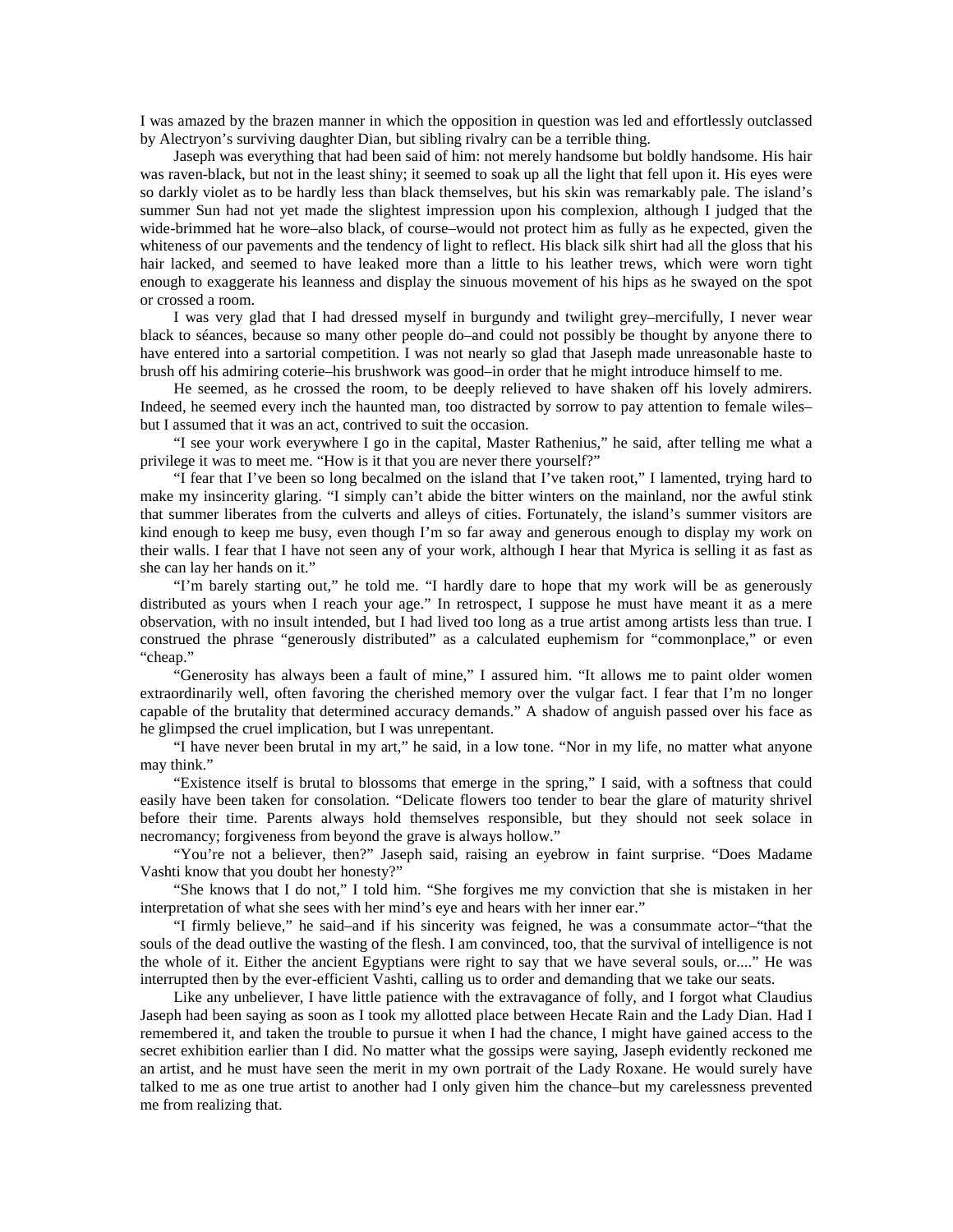As I took Dian's little hand in mine, I felt her shiver, but I am sure it was excitement rather than fear. Even at 17, she had no fear. She was not one of the tender ones, destined to shrivel early in the oppressive heat of maturity; she was one of those who would turn the brutality of the world back upon itself, hurting others at least as much as she herself was hurt.

I thought that a good thing while I held the girl's hand at Vashti's table–and I think so still, in spite of the fact that a little of her echoed brutality was to exact its pain from me.

Vashti never dressed her séances with overmuch trumpery. That is one of the reasons I considered her honest: an authentic artist rather than a shallow cheat. There was no shrieking and groaning about her performance. She did not wail, nor did she command; she simply slipped into her trance and waited for inspiration to come.

It came, in the beginning, in the form of a whole sequence of persons who impressed their own dubious individuality upon hers. They claimed, as they always did, to have lived in the pre-imperial era of Odysseus or Alexander, or in the turbulent times of the Empire's heroic victories against Attila, Theoderic and Saladin. They claimed to have been great captains, beautiful courtesans or the catamites of emperors. Every voice was eager to sell its secrets for an ounce of attention–which is, alas, less than the sum of their so-called secrets was worth.

The task of calling Lady Roxane had been delegated to Hecate, who executed the duty with all due dignity, although I was not certain at that time whether she really believed in the power of magic or not.

And in the end, it seemed, the Lady Roxane deigned to present herself.

Whether Alectryon's wife had come in search of reassurance as to the Lady Roxane's fate in the world beyond the world–as she was bound to pretend–or in search of some signal that she need not hold herself at all responsible for her daughter's suicide, she was to be disappointed.

"Do not mourn for me," said the girl's voice, emitted from the versatile throat of Vashti Savage. "I did what needed to be done, carefully and without impairment of my reason. I desired to be dead, and I am."

"Have you found Paradise?" Hecate asked, as she had doubtless been instructed to do.

"I have not looked for it," replied the voice from beyond. "I did not die in the hope of finding bliss, any more than I feared to die for dread of eternal torment. In truth, I have not the capacity for either state. All warmth is in the flesh, be it love or pain; there is none in the soul. Do not grieve for me; I have left suffering far behind."

Had Hecate not been occupied I would have whispered in her ear, saying that this was not the news Vashti's spirits usually brought, and that it seemed to contradict the testimony of her other voices. As things were, however, I felt compelled to remain silent. Hecate's hand was quite steady within my own, but the Lady Dian's was still tremulous, and she had to clasp my fingers a little too hard in order to suppress the *frisson*.

"Why did you choose to depart when your life was hardly begun?" asked Hecate, with frank curiosity. "I did not," said the other. "My life was finished. I had business elsewhere."

"Business! What business?" The interruption, inevitably, came from the Duke; I imagined the Duchess' painted and pointed fingernails digging into his hand by way of complaint.

"Something finer than commerce or the provincial court, father," the voice replied, as freely as any daughter might who was beyond the reach of parental displeasure. "Finer by far, and richer too–but not in any currency you would understand. There is metal more precious than gold, and light far brighter than the glow of Elysium."

I was interested by that, not as a revelation of what might await me beyond death, but as a revelation of hitherto unsuspected subtleties in Vashti Savage. Who, I wondered, could have put such heretical notions in her head?

I guessed the answer, of course: Claudius Jaseph. Vashti had been using her elbows too, in that undignified scrimmage for the man's attention, but she had already seen him privately, by way of preparation for her séance. Had she, I wondered, nursed the ludicrous hope that he might express the desire to paint her, even though she could not pay a twentieth of the kind of fee that the Duke of Alectryon could lay out, let alone the kind of bribe that would claim the artist's immediate attention? Was this strange performance for *his* sake?

The candlelight was far from bright, but my eyes were well enough adjusted to pick out the lines of Jaseph's pallid face. I could no longer believe that his haunted look was feigned; his eyes were wide with